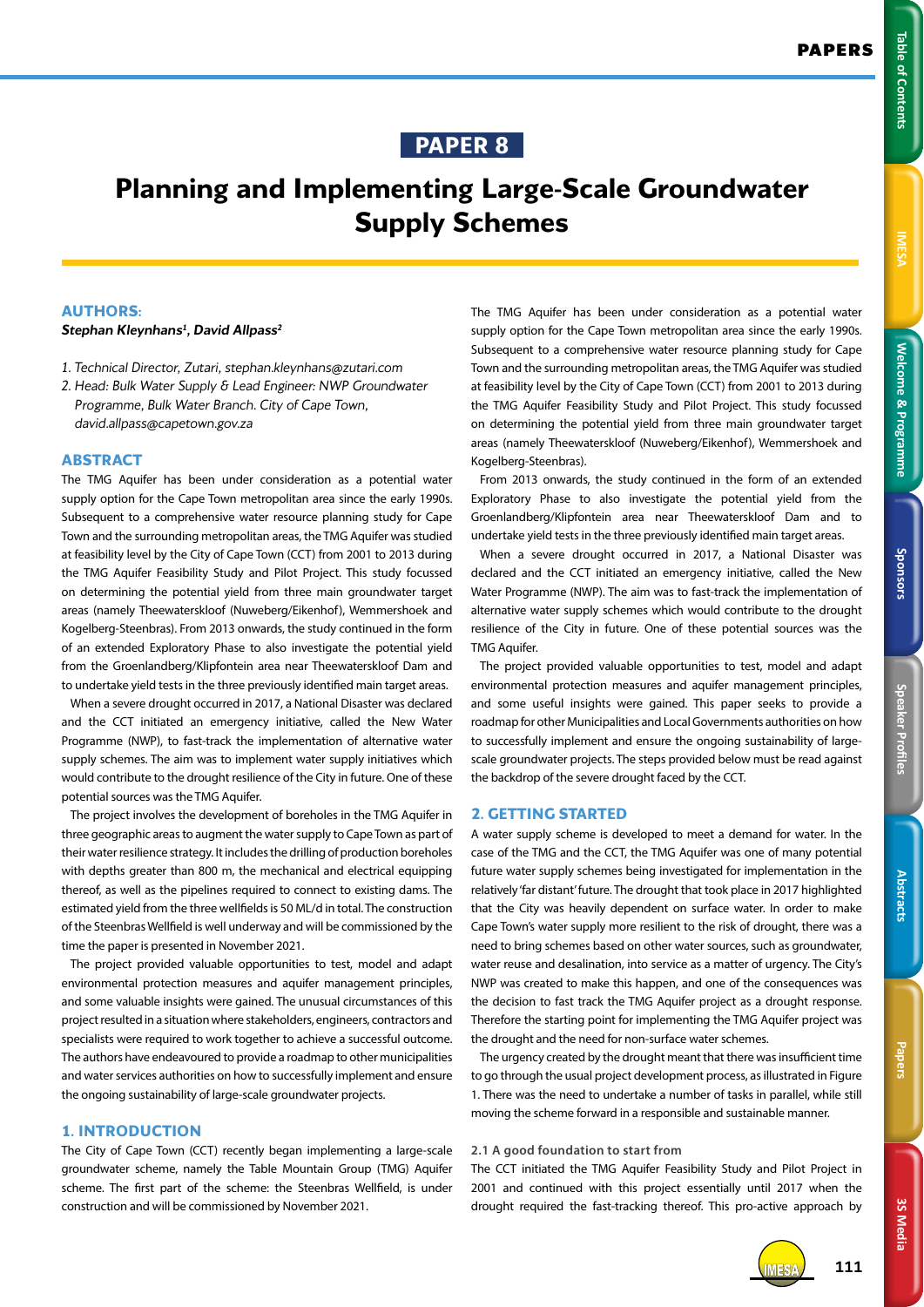

**CONFEREM** 

 $2021$ 



Larsen J. 2020)

the CCT to study the potential of the TMG Aquifer as a potential resource paid dividends in 2017 as potential areas for production wellfields have already been investigated. In addition, the CCT commenced with regional ecological and hydrogeological monitoring in 2006, resulting in more than 10 years' baseline monitoring data being available.

The lesson learnt was to start early with feasibility studies and investigations even when implementation is only expected to be required in the 'far distant' future. The knowledge gained from these studies and investigations is invaluable when quick decisions, linked with significant financial investment, are required in times of a crisis.

#### **2.2 Wellfield selection**

A total of eight target areas were considered for production wellfields, as shown in Table 1. First-order yield estimates were undertaken for each of these areas. Wellfields were then prioritised based on several criteria such as: expected yield per borehole (e.g. fewer high-yielding boreholes will reduce the footprint of the wellfield and be more economical), ease of integration into existing bulk water infrastructure, operational flexibility (e.g. the ability to supply multiple water treatment works), ease of operation (e.g. proximity to other infrastructure operated and maintained by the CCT to allow for potential sharing of resources and workshops),



availability of power, landownership, time to implement and financial viability.

 The Steenbras, Nuweberg and Groenlandberg wellfields were considered the highest priorities based on favourable hydrology and geology and their proximity to existing bulk water infrastructure. The locations of these wellfields are shown in Figure 2.

CCT elected to commence with the Steenbras wellfield, followed by Nuweberg. Nuweberg is essentially an extension to the Steenbras wellfield, as water gravitates from this wellfield towards the Steenbras pre-treatment plant before discharging into the Steenbras Upper Dam. The Groenlandberg wellfield will be developed in parallel with the Nuweberg wellfield.

#### **2.3 Preparing to implement the project**

Before construction could commence, a number of preparations had to be made, which are discussed under separate headings below.

## *Legislation: Environmental and Water Use Licence (WUL) approvals*

The Premier of the Western Cape declared the City of Cape Town (CCT) and other areas in the Western Cape as a disaster area in terms of the Disaster Management Act (Act 57 of 2002) in May 2017 due to the severe drought. Certain legal steps were required in order to fast track the TMG Aquifer project, as described below (Wiese J et al. 2021):

#### • **Issuing of Section 30A Directives**

The first requirement was for the national and regional Environmental departments to issue Directives in terms of Section 30A of the National Environmental Management Act (NEMA) (Act 107 of 1998), as amended. This allowed the CCT to undertake listed activities without the need to undertake an Environmental Impact Assessment (EIA) process, thereby expediting the environmental processes to facilitate an emergency response with clearly defined checks and

balances to protect the environment. The CCT applied to the Western Cape Department of Environmental Affairs and Development Planning (DEA&DP) and the National Department of Environment, Forestry and Fisheries (DEFF). These departments issued the Section 30A Directives in terms of NEMA. The conditions of the directives included, amongst others, the requirement for projects to be implemented in terms of an

| <b>TABLE 1: Yield estimates and priorities of potential TMG Aguifer</b><br>production wellfields |                |                           |                             |
|--------------------------------------------------------------------------------------------------|----------------|---------------------------|-----------------------------|
| Project/Aquifer                                                                                  | Initial (ML/d) | <b>Ultimate</b><br>(ML/d) | Priority $(1 =$<br>highest) |
| Steenbras                                                                                        | 33             | 144                       | 1                           |
| Nuweberg                                                                                         | 15             | 230                       | $\mathcal{P}$               |
| Groenlandberg                                                                                    | 12             |                           | 3                           |
| Wemmershoek                                                                                      | 5.5            | 16                        | 4                           |
| Berg River Valley                                                                                | 10             | 30                        | 5                           |
| Voëlvlei                                                                                         | 8              | 25                        | 6                           |
| <b>Helderberg Basin</b>                                                                          | 10             | 30                        | $\overline{7}$              |
| Southern Planning<br>District (SPD)                                                              | 22             | 58                        | 8                           |

**112**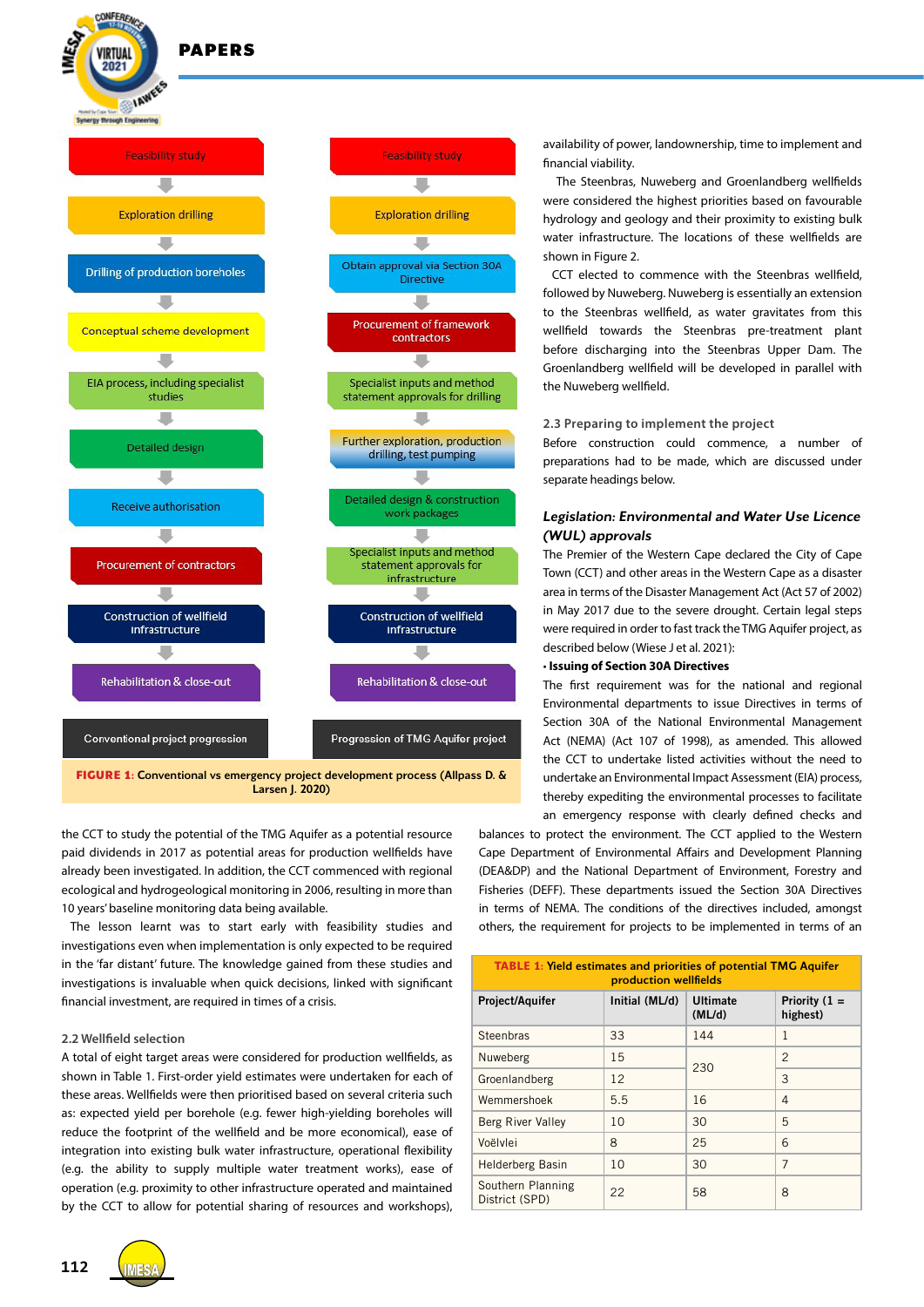**FIGURE 3:** Lxploratory core drilling at Steenbras *(photo credit: D Blake of Umvoto)*

## *Stakeholder engagement*

Since the abstraction of groundwater was fast-tracked as a result of the drought and national disaster declaration, stakeholder engagement was not done according to Regulation 41 of the 2014 EIA Regulations, as amended (i.e. undertaking a conventional EIA process). Stakeholder engagement on the TMG project commenced as early as March 2018 to pro-actively address concerns raised regarding the environmental impact of large-scale groundwater abstraction from the TMG Aquifer.

Stakeholder engagement included regular working groups, focus groups undertaking screening activities related to proposed infrastructure, monitoring committees focussing on WUL conditions and larger forums for sharing information from all the different projects under the NWP. Engagement also included one-on-one landowner consultations, meetings with Water User Associations, Biosphere Reserves and Municipalities and authority consultations. These consultations aided in collecting extensive local knowledge, identifying environmental sensitivities, awareness of the public's main concerns, sharing ideas, using different skills to undertake screening activities, promoting research topics and improving on-site monitoring and mitigation through information sharing.

An important outcome of the stakeholder engagement process was the refining and optimising of wellfield locations, e.g. the Steenbras wellfield was limited to the utility area, the T4 area was omitted from the Nuweberg wellfield and at the Groenlandberg wellfield, the G2 area was omitted.

Stakeholder engagement is also a critical part of compliance to the Water Use Licences issued to the CCT for the Steenbras Wellfield and other wellfields. Stakeholders have an opportunity to be appointed as members of the Environmental Monitoring Committee which is facilitated by the CCT on a six monthly basis. The aim of these meetings is to monitor compliance to water use license conditions, approve a monitoring protocol for the Steenbras Wellfield and propose additional conditions or mitigation measures, based on the outcome of monitoring data or operational feedback.

## *Exploration boreholes vs production boreholes*

In an ideal situation, exploration drilling (see Figure 3) will be undertaken before commencing with production drilling. The drought, however, required exploration and production drilling to be undertaken at the same time.

Extensive field work and mapping was conducted by the groundwater specialists in order to site the boreholes. High vielding fractures were targeted, determined from extensive field mapping of fault structures. Aerial magnetic survey (airborne geophysics) was used to provide more information where afforestation obscured the ground level geological investigations.



**FIGURE 2:** Location of the Steenbras, Nuweberg and Groenlandberg wellfields (Kleynhans et al. 2020)

approved generic Environmental Management Programme (EMPr), for approved Environmental Method Statements to be accepted by the DEA&DP or DEFF (depending on environmental competency) prior to commencement, and for regular progress reports and environmental audits to be submitted to the environmental authorities.

• **Water Use Licence in terms of the National Water Act (Act 36 of 1998) (NWA) from the Department of Water and Sanitation (DWS)**

The DWS also expedited their Water Use Licencing process to support the CCT's groundwater development projects.

## **Section 21A Water Use License – abstraction**

The CCT applied to secure an allocation in terms of Section 21 (a) ("taking of water") through a Water Use License Application for the Steenbras Wellfield and other proposed wellfields to abstract from the TMG Aquifer as part of the emergency response to the National Disaster declaration in 2017.

The Section 21(a) Water Use Licence was issued to the CCT on 21 December 2017 and authorised the abstraction of groundwater in three phases from the TMG Aquifer. The allocation will be reviewed after five years, thereby allowing abstraction from production boreholes up to a certain volume under emergency situations, but also ensuring that the CCT reassess the volumes required, based on monitoring data feedback during abstraction, for future long-term abstraction.

#### **Section 21 (c) and (i) Water Use Licence – impacts on watercourses**

Once exploration and production borehole drilling progressed to a point where a potential wellfield could be designed, the process of applying for the authorisation of Section 21(c) ("impeding or diverting the flow of water in a watercourse") and (i) ("altering the bed, banks, course or characteristics of a watercourse") water uses commenced in 2018. The authorisation process was preceded by workshops attended by environmental specialists who undertook sensitivity analyses of the proposed water pipeline and powerline routes, above- and below-ground water crossings and additional borehole drilling locations. This ensured that optimised solutions were presented for authorisation. A Water Use Licence was issued for Section 21(c) and (i) water uses, for the Steenbras Wellfield Project, on 23 July 2019.



**3S Media**

**3S Media** 

113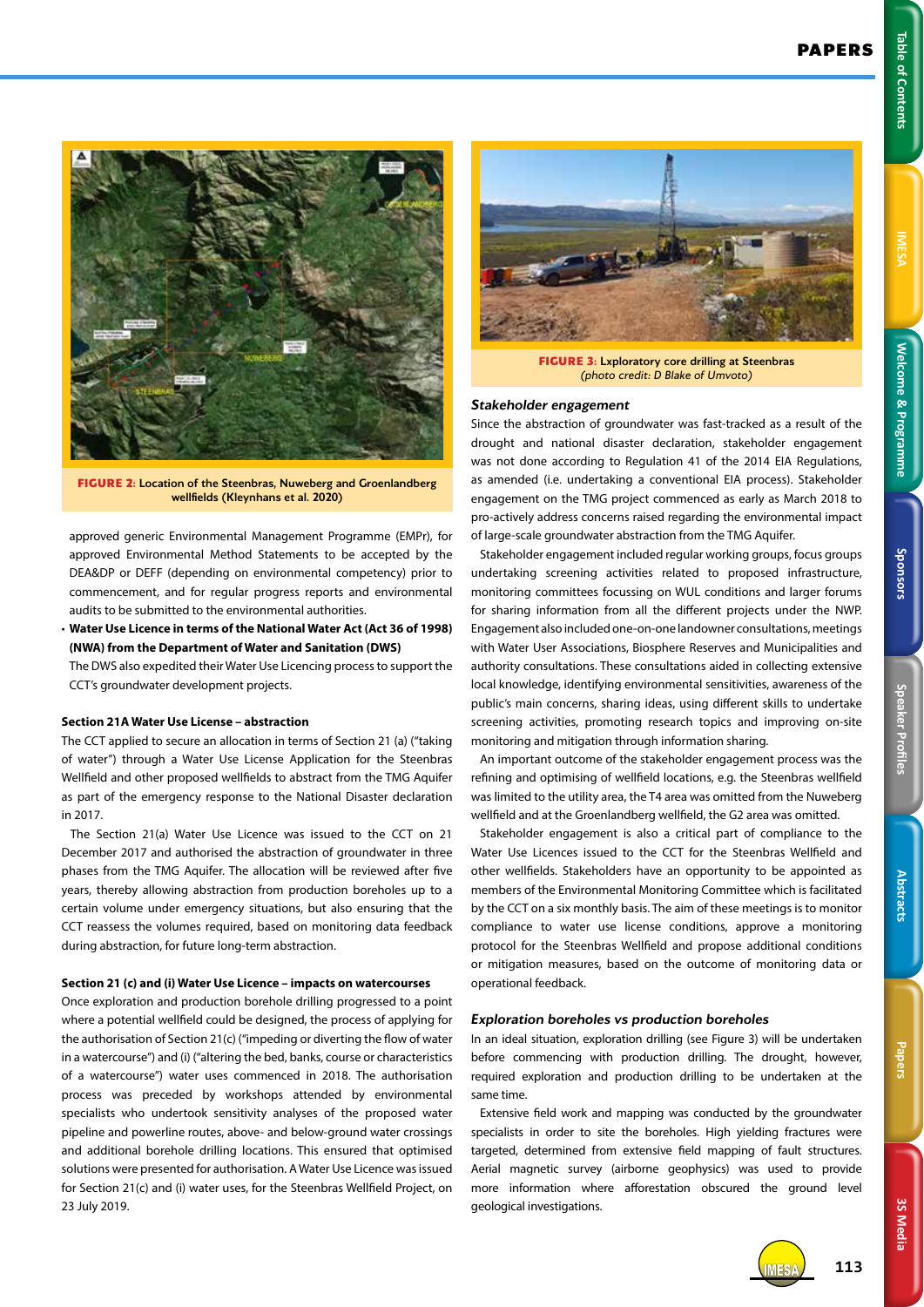**DADEDS** 

 $202 -$ 

**Synarov through Foole** 

**E LAWER** 



Proposed borehole positions were screened on-site by the environmental specialists, refinements made, and mitigation measures agreed upon before finalising the positions of the exploration, monitoring and production boreholes.

## *Infrastructure design*

Adaptive infrastructure designs were developed while awaiting borehole positions and yields. These designs were finalised once the borehole positions and yields were available, thus shortening the overall time required.

#### *Procurement of contractors*

An adaptive procurement strategy was required for drilling the boreholes and construction of the infrastructure. Groundwater projects typically follow a process whereby exploration and production boreholes are drilled, and firm borehole yields are determined. This is followed by the infrastructure design, based on confirmed borehole yields and an environmental approval process, whereafter construction commences. Due to the drought crisis, the drilling of exploration and production boreholes and the infrastructure design and construction all had to take place within the shortest possible timeframe.

In order to provide flexibility, yet abide by very tight timeframes, contractors were appointed on Framework Contracts, which allowed for the City to issue works projects as and when designs were finalised. The construction scope was handled under three Framework Contracts, i.e. drilling, civil works, and mechanical and electrical works. More than one contractor could be appointed per Framework Contract, which provided further flexibility to accelerate construction. This approach therefore ensured that construction could commence literally within a few weeks from completing the designs.

#### **3. IMPLEMENTATION**

The Steenbras wellfield (see Figure 4) comprises:

- 12 production boreholes drilled to depths of up to 1000 m and 17 monitoring boreholes
- 12 pumphouse structures housing the pumpsets, switchgear, ring main units and transformers
- 11 500 m of pipelines with diameters ranging from DN160 to DN560
- 14 300 m of medium voltage (MV) cables
- A pre-treatment works

The specific design selections made to meet the requirements detailed above are described in the sections below.



**FIGURE 4:** The Steenbras Wellfield (Kleynhans et al. 2020) **FIGURE 5:** Production borehole drilling in progress showing sumps (a series of containers) and temporary pipelines

#### **3.1 Borehole drilling methods**

Water from the boreholes was high in sediment, iron and manganese and had a high pH compared to the water quality of the rivers and streams within the Steenbras catchment area. It was therefore not desirable that this water be discharged into the natural vegetation. Extensive mitigation measures were used to contain drilling water (for example sumps, berms, plastic sheeting etc.). Temporary pipelines were installed from the boreholes to discharge drilling water directly into the Steenbras dam (Figure 5).

Additional drilling methods such as flood reverse circulation and water hammer were used to supplement traditional rotary air percussion drilling. This reduced the chance of spilling drilling water and sediment while drilling.

#### **3.2 Positive displacement pumps**

Positive displacement pumps, installed at depths from 80 m to 150 m, were considered the best technical solution to deal with the varying pumping heads due to water-level fluctuation in the boreholes, which could vary by up to 100 m, and changing frictional losses in the pumping mains (e.g. depending on the number of operational boreholes, the flows in some pipelines will vary).

The groundwater also has very high concentrations of iron and manganese, which required the careful selection of equipment and instrumentation to mitigate the risk of failure or malfunctioning due to the precipitation of iron. This also limited the flow control mechanisms that could be considered should submersible centrifugal pumps be used.

A constant discharge test is undertaken for each production borehole to determine the safe yield and informs the pump duty. The safe yields, however, need to be adjusted once all boreholes are operated simultaneously, which requires flexibility to change the flow rate at each borehole to match the ultimate sustainable yield. The positive displacement pumps are belt-driven, which means that flows could be easily adjusted by strategic selection of pulley size (diameter). The motors are fitted with variable speed drives to further vary the flows to match the conjunctive use yield target set for the wellfield as well as the water level limitations within the aquifer.

#### **3.3 Bedding / locally sourced material**

The environmental specialists required that the bedding material used in the pipe installation have the same chemical composition as the natural fynbos environment. This proved challenging, because the natural pH was extremely low (i.e. a pH of 5.6) and the soil was low in nutrients. In comparison, sand available from commercial quarries had a pH of 9.0

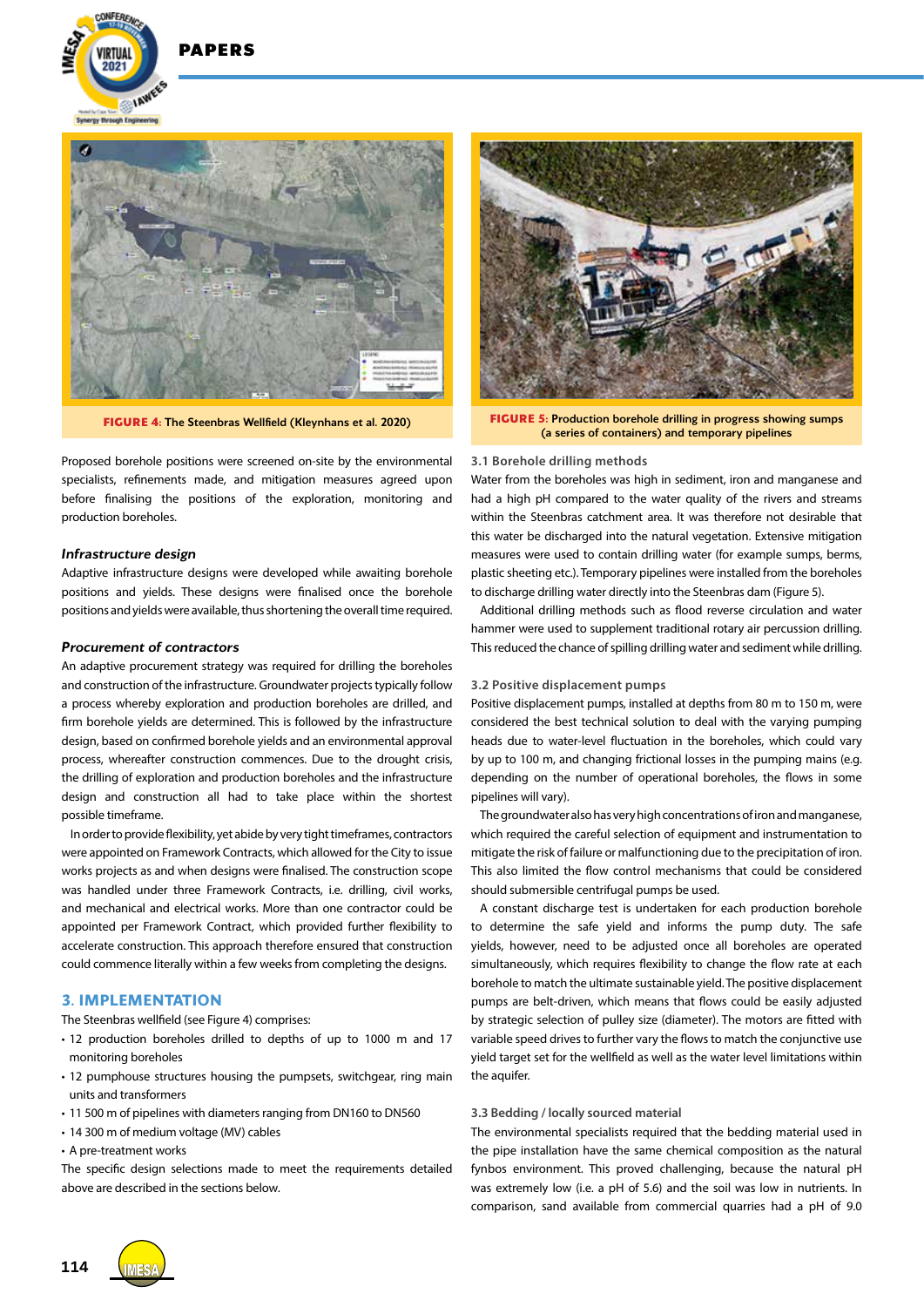3S Media **3S Media**

and higher, and had much higher nutrient concentrations. A crusher dust material from a nearby commercial quarry was found to be a suitable bedding material. In addition, the need to import fill for backfilling trenches was reduced wherever possible. On-site crushing and screening of material obtained from drilling operations and trench excavations were undertaken. Road maintenance also made use of local crushed material.

#### **3.4 Trench dewatering**

Water from trench excavations could not be discharged into the natural fynbos environment due to the sediment in the water. Various dewatering options were tested (e.g. using geotextile bags to trap sediment) but ultimately a network of temporary pipelines, which also convey water from drilling operations, was installed to discharge the water to the dam.

The pipelines also intersected numerous wetland areas, which posed a risk as the wetlands could be dewatered into the pipe trenches. Impermeable walls had to be constructed in the pipe trenches to ensure that the water tables of the wetland areas are not impacted.

#### **3.5 Choice of pipe material**

Pipeline diameters vary from DN 160 to DN 560. The pipe material chosen was HDPE, based on the acidic nature of the water (a pH as low as 4.0), the very restricted working widths varying from 6 m to 10 m (i.e. HDPE pipes can be welded outside the trench and then installed), and the need to limit joints (i.e. the pipeline working width is rehabilitated with fynbos, and the risk of roots penetrating the joints and causing leaks had to be minimised). Furthermore, continuously butt-welded HDPE pipelines did not require concrete thrust and anchor blocks to be installed.

#### **3.6 Stream crossings**

A total of nine stream crossings were identified by the environmental specialists, where they recommended above-ground stream crossings to avoid disturbing the streambeds. The pipes had to be installed above the 1:100-year flood levels and no pipe supports were allowed in the flow path of the streams, requiring the pipes to span lengths up to 20 m. The spans up to 13 m were designed such that the pipes could span the entire length of the crossing, but pipe bridges had to be constructed for the longer spans. The above-ground piping was manufactured from stainless steel with a suitable coating and lining to protect it from the low pH of the groundwater. Stainless steel, however, has a much lower yield strength compared to mild steel,



**FIGURE 6:** Completed pumphouse structure clad with natural stone to reduce visual impact

requiring careful design to optimise the wall thicknesses required against the distances to be spanned.

## **3.7 Pumphouse structures**

The pumphouse structures comprise four rooms to house the pump motor, low voltage and control equipment, transformer and ring main units respectively. Due to the environmental sensitivity of the area, the structures were manufactured off-site as precast units and then erected on-site. This reduced the risk of environmental degradation due to concrete spills and also drastically shortened the construction time on-site. To further mitigate the visual appearance of these rather large structures, visualisation specialists were appointed to provide advice about mitigation measures. The final solution was to clad the structures in stone, as shown in Figure 6.

## **3.8 Buried MV cable**

Due to the environmental sensitivity of the area, and the risk of damage by natural fire cycles in fynbos, the medium-voltage power cables were buried in the same trenches as the pipelines. Fibre optic cables, feeding all the data from the respective boreholes to the centralised SCADA, were also installed in the pipeline trench.

## **3.9 Pre-treatment works**

A detailed study was carried out on the fate of the iron and manganese when discharged into the Upper Steenbras Dam. The in-lake dissolved iron concentration is 0.27 mg/L, compared to 2.5 mg/L in groundwater from the Peninsula Aquifer. Furthermore, total iron concentrations in the Peninsula Aquifer greater than 20 mg/L had been found at some of the boreholes. Based on water-quality guidelines, the in-lake target dissolved iron concentration in the Upper Steenbras Dam should be kept below 0.5 mg/L to protect aquatic ecosystems. The study showed that it would be possible to discharge untreated groundwater directly into the Upper Steenbras Dam for a period of approximately three years (based on full production) before a pre-treatment plant should become operational. The design of a pretreatment plant, which will reduce the iron and manganese concentrations, is currently underway, with construction likely to commence by late-2022.

#### **3.10 Construction supervision**

Involving the environmental team throughout construction had numerous benefits, as described below:

- Two Environmental Control Officers were employed on site full-time to monitor and actively measure compliance and initiate incident responses during borehole drilling and construction activities.
- Weekly coordination meetings took place between the CCT's ECO, Environmental Control Officers, contractors, engineers and the CCT's Environmental Management Department.
- For all new activities, Environmental Method Statements were drafted through input from specialists and were approved by the Environmental Control Officers, CCT Biodiversity Management Branch and CCT ECO (and accepted by the DEFF or DEA&DP, where activities triggered NEMA EIA listed activities). In this way, site-specific mitigation measures could be recommended, implemented and audited, with an opportunity to apply any lessons learnt through the implementation of the mitigation measures when future Environmental Method Statements are compiled and approved.
- During construction the specialists had the opportunity to be involved in the recommendation of immediate incident responses, ecological monitoring and implementation of additional mitigation measures depending on the site-specific conditions. This ensured that they could

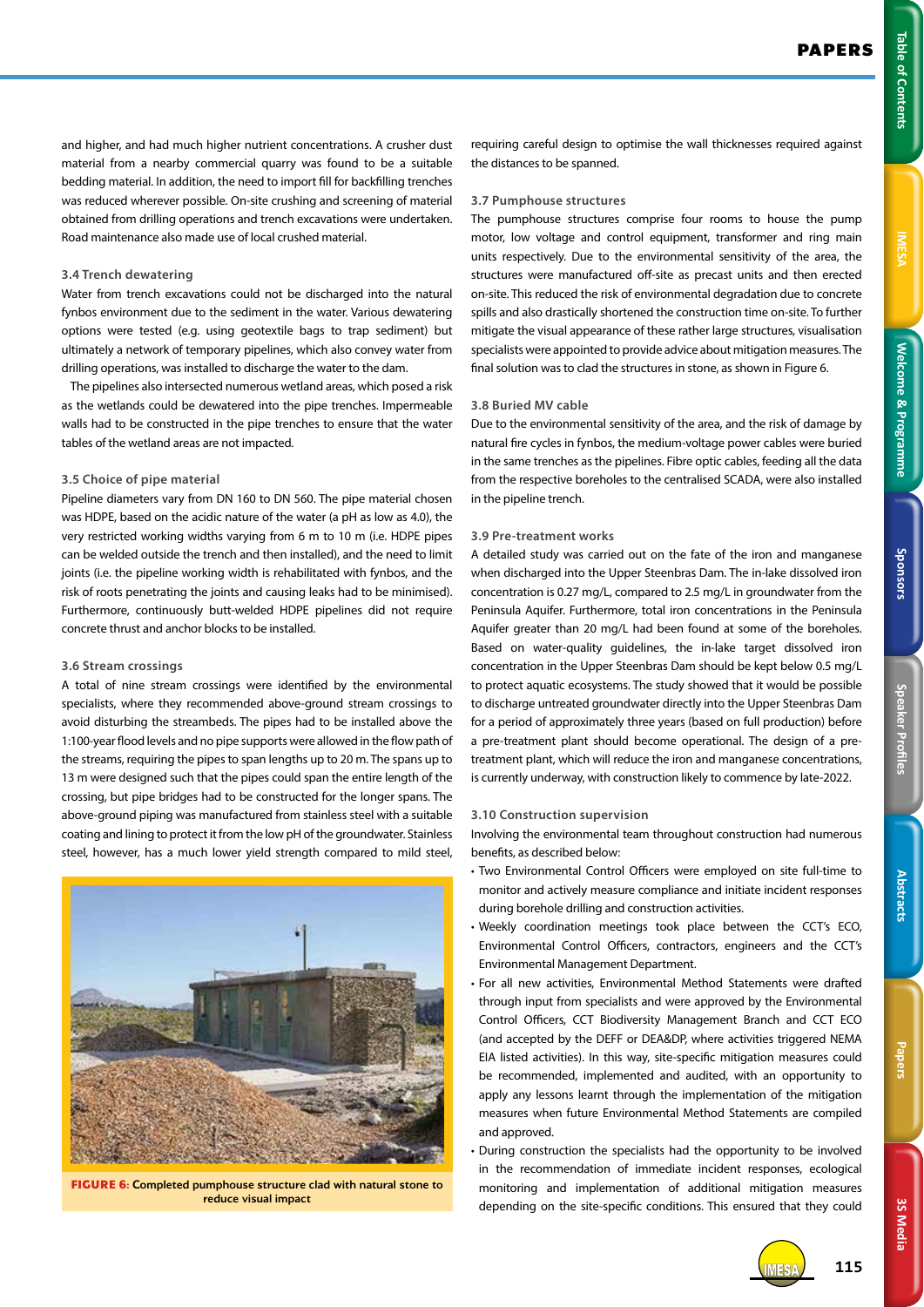



**FIGURE 7:** Screenshots of SCADA system used to monitor and control the Steenbras Wellfield

pro-actively initiate erosion control measures, flood detention measures and prevent potential contamination from construction activities.

- An incident response procedure was developed, which defined the collection of water and soil samples, undertaking site assessments with specialists, analysing the sampling data and submitting reports on incidents and potential long- or short-term impacts to stakeholders and relevant authorities.
- The lessons and data collected can be applied to the planning of future wellfields, thereby limiting adverse environmental impacts in future wellfields.

#### **3.11 Ongoing inputs from environmental specialists**

All wellfields under consideration are located in environmentally sensitive areas and thus the environmental component of the project was substantial, influencing every aspect of the design and construction of the wellfield, requiring a hands-on approach from the City's Environmental Management Department, environmental specialists, stakeholders and regulatory authorities. The approach followed was to appoint environmental experts, namely a botanist and freshwater ecologist who frequently visited the sites to monitor construction activities and to provide advice on mitigation measures.

#### **3.12 Rehabilitation specialist**

Rehabilitation of vegetation was planned for by employing a rehabilitation specialist contractor for the duration of the project.

- Specific plants and seeds were actively harvested prior to clearing sites for drilling and construction activities These plants and seeds were labelled and housed in an on-site nursery, and were replanted/sown back in the area of collection to maintain genetic integrity.
- Alien vegetation has been cleared for 20 m on either side of the linear infrastructure to reduce recolonization by alien plants. This will increase the success of vegetative rehabilitation.
- Topsoil removal and stockpiling for all works has been overseen by the terrestrial ecologists or rehabilitation specialist to aid postconstruction rehabilitation.
- Drilling footprints and the working widths for linear infrastructure have been reduced in areas of high environmental sensitivity to reduce the area of vegetation that needed to be cleared. For example, the working widths for DN 560 pipelines varied from 6 m to 10 m, which included the existing road width of 3.5 m.
- Sandbag barriers (trench collars) are being installed in the trenches to match the historical hydrological movement through wetland areas.

# **4. LONG TERM SUSTAINABILITY**

#### **4.1 Offsets**

When a project will result in unavoidable residual environmental impacts, these can be compensated for by implementing positive environmental impacts at another location. These are referred to as ecological offsets. One of the license conditions as part of authorising Section 21 (c) and (i) water uses, is the requirement to calculate a wetland offset and implement an offset plan.

Due to the environmental sensitivity of the Steenbras Nature Reserve and ecological changes along the infrastructure routes from wetland to dryland, DWS replaced the need for a wetland offset by a combined biodiversity offset. This combined offset was aimed at including both wet- and dryland residual impacts to determine a suitable offset accounting for construction related impacts, as well as long-term abstraction related impacts. This is the first time that offsets due to long-term groundwater abstraction on this scale have been implemented within the South African context. Offset specialists have been appointed to provide guidance regarding construction and abstraction-related offset requirements. DWS has agreed that offsets be determined in parallel to the Section 21 c) and i) application process.

#### **4.2 Wellfield control system and philosophy**

The boreholes are connected by a fibre optic cable network (rather than a telemetry system, which is more conventional). The control room is located in a temporary structure. It will be incorporated into the pre-treatment plant building once that is complete. A SCADA system enables the automated control and operation of the wellfield. Figure 7 shows two screenshots of the type of control mechanisms that are in place.

The operation of the wellfield can be controlled automatically in one of two modes to ensure that sustainable yields are extracted from the aquifers. The two modes are level control or flow mode.

Level control is mainly used during the commissioning phase of the wellfield. Boreholes are pumped at the safe yields determined from the individual pump tests with drawdown limited to a pre-determined level. Once the water level reaches this maximum permissible drawdown level, the pump speed will be reduced to a flow rate where this water level is maintained. The level mode therefore allows for the safe yield of the boreholes to be refined once the entire wellfield is operational.

The CCT can, through their various planning and system models, determine the additional flow required from the wellfields to augment their surface water sources. As such, flow mode allows the operator at the pre-treatment plant to specify the desired flow rate, whereafter pumps will be started automatically until the required flow rate is delivered to the pre-treatment